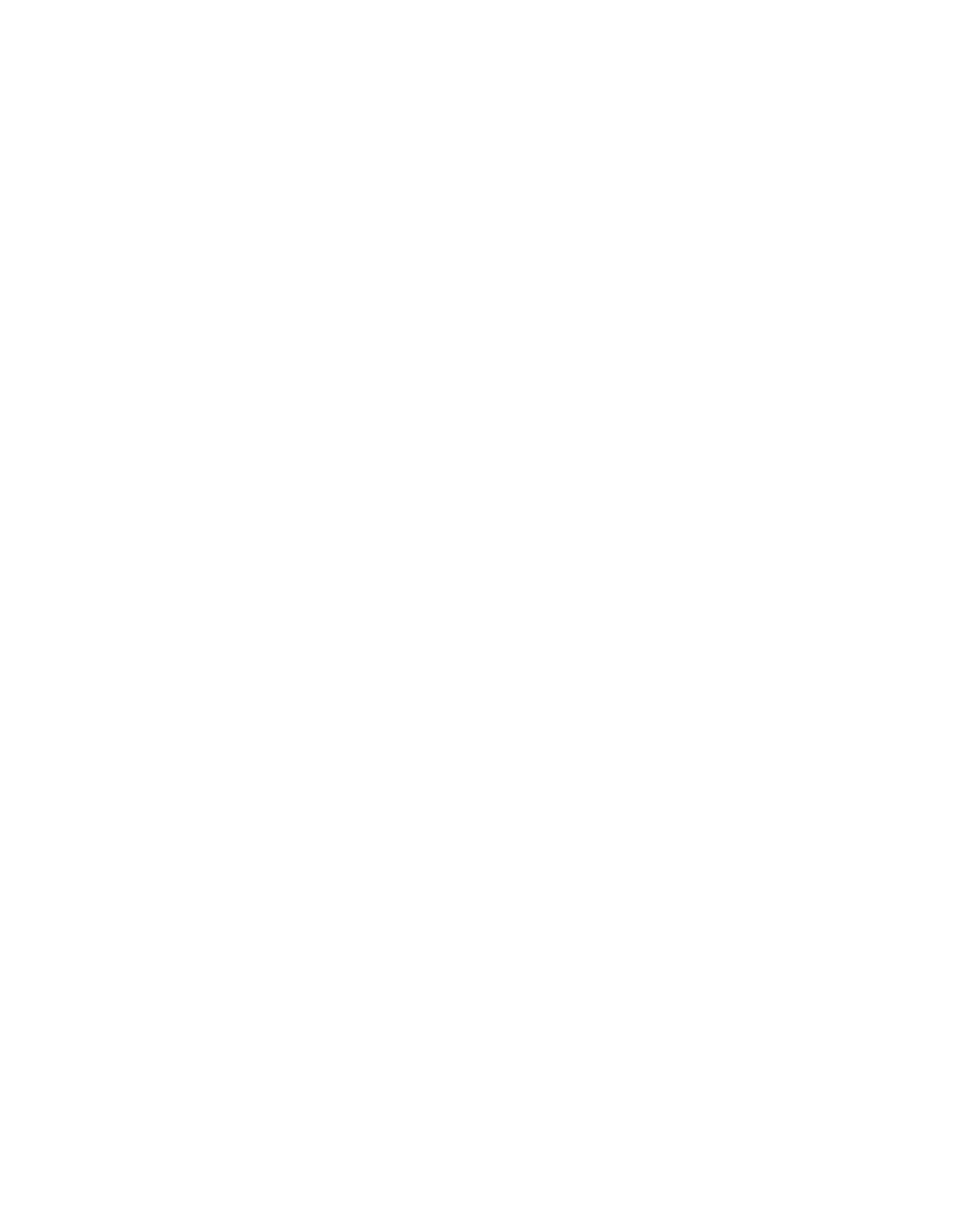

# UMLAUT: an Extendible UML Transformation Framework

was didney and the court didney was presented at the contract the country and the country of the country of the Pennaneac'h  $^{\dagger}$ 

> The experimental control of the experimental control of the experimental control of the experimental control of Projet PAMPA

rapport de recherche ne recherche octobre, root en peger

Abstract: Many UML CASE tools allow software engineers to draw diagrams and generate code skeletons from them But often advanced users want to do more with their UML models, e.g., apply specific design patterns, generate code for embedded systems, simulate the functional and non-functional behavior of the system, run validation tools on the model, etc. which are very difficult to do with the scripting facilities offered in most UML case tools. In this paper, we describe UMLAUT, a freely available UML Transformation Framework allowing complex manipulations to be applied to a UML model These manipulations are expressed as algebraic compositions of reified elementary transformations. They are thus open to extensions through inheritance and aggregation To illustrate the interest of our approach, we show how the model of an UML distributed application can be automatically transformed into a labeled transition system validated using advanced protocol validation technology

Key-Object-oriented Frameworks, UML, Transformation, Validation

 $\lbrack$  recounted  $\lbrack$  recounted  $\lbrack$  recounted  $\lbrack$ 

This work has been partially funded by CNET under the METAFOR project, contract  $\delta I D U U / I$ 

+ {waimingn, jezequel, aleguenn, pennanea∤⊌irisa.ir

Unité de recherche INRIA Rennes IRISA, Campus universitaire de Beaulieu, 35042 RENNES Cedex (France) Téléphone : 02 99 84 71 00 - International : +33 2 99 84 71 00 Télécopie : 02 99 84 71 71 - International : +33 2 99 84 71 71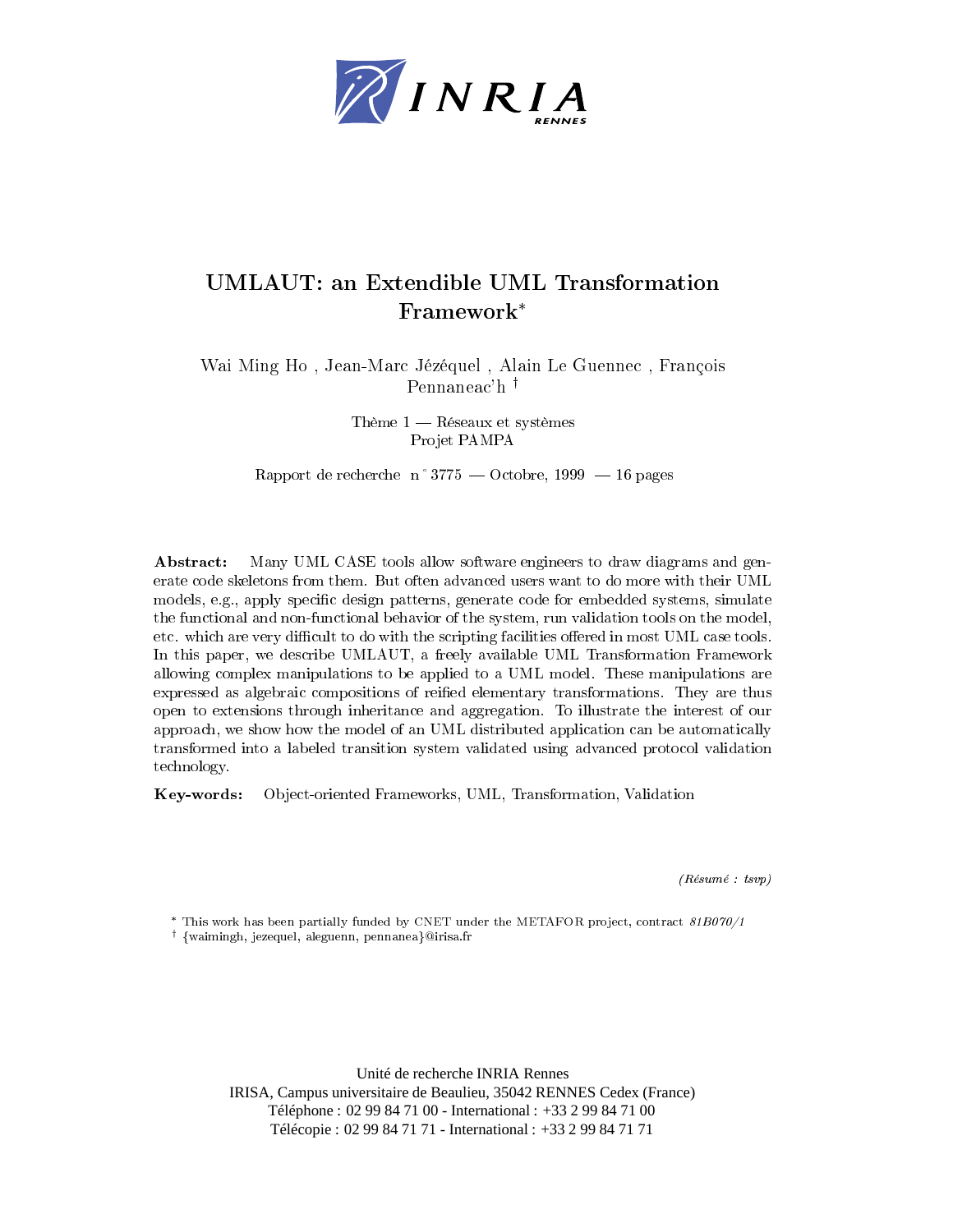# UMLAUT: un Framework Extensible pour la

Résumé : De nombreux Ateliers de Génie Logicile (AGL) pour UML permettent aux ingénieurs logiciels de tracer des diagrammes et de générer des squelettes de code à partir de ceux-ci. Mias souvent les utilisateurs avertis voudraient faire plus de chose avec leurs modèles UML, comme par exemple appliquer des design patterns spécifiques, générer du code pour des systèmes embarqués, simuler des aspects fonctionnels ou non fonctionnels du système, ou encore passer des outils de validation sur le modèle; activités difficiles à mener en utilisant les facilités de scriptage offertes par la plupart des AGL. Dans ce rapport, nous décrivons UMLAUT, un framework de transformation de modèles permettant d'appliquer des manipulations complexes à un modèle UML. Ces manipulations sont exprimés comme des compositions algébriques de transformations élémentaires réifiées. Elle sont donc extensibles au travers des mécanismes classiquess d'héritage et d'aggrégation. Pour illustrer l'intérêt de notre approche, nous montrons comment le modèle UML d'une application répartie peut etre automatiquement transformé en un système de transitions étiquetées afin d'être validé par des outils avancés de validation de protocoles.

cle is the commutation of the commutation of the commutations of the commutation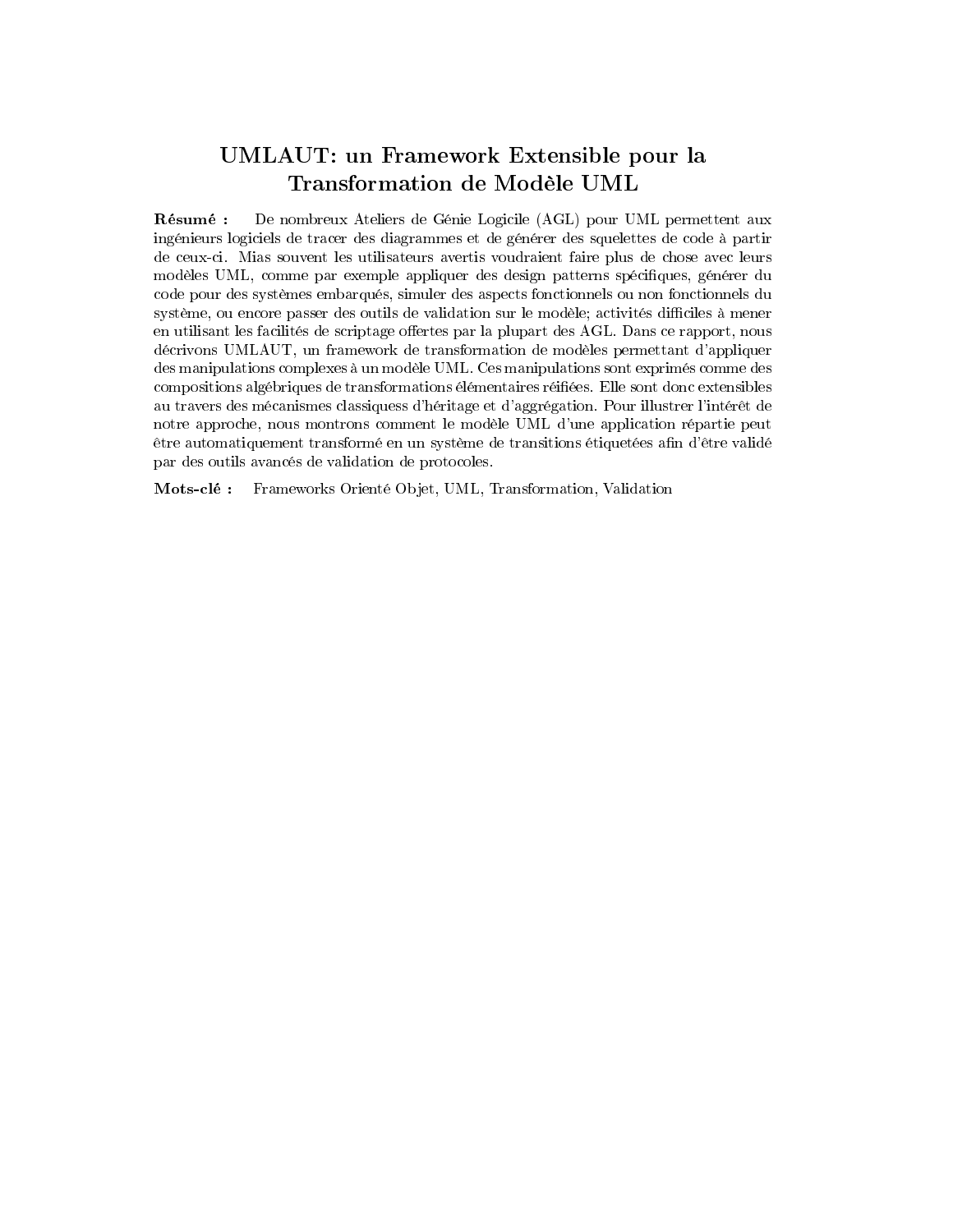## $\mathbf 1$ The need for formal manipulation of UML models

## UML: the silver-bullet of modeling notations?  $1.1$

was to the ordinardized by the OMG in - to be also been one on its way to be considered and a a de-facto standard as supports for its diagrammatic modeling in object the support in observed  $\pi$ tools keeps growing Its use will range from basic applications for personal computers to large and complex software. This spectrum of UML-modelizable systems will grow up with the next projected releases of the notation. For example, future extensions to the UML will cover real time  $\mathcal{L}$  real time scheduling and performance-between  $\mathcal{L}$  real time scheduling and performance-EDOC- It is likely that such additions to the UML will push designers to use it for even larger, and more critical software.

#### $1.2\,$ Complex software needs validation and test

Unfortunately, extending the notation will not be sufficient to improve the quality of such large, distributed systems. Indeed, distributed systems raise their own issues, due to the complexity of their communication mechanisms in the case of asynchronous communica tions, messages may be never delivered, race conditions or deadlocks may happen...

The reliability of these intrinsically concurrent systems can be enhanced with the use of formal techniques, such as model-checking, simulation or test generation. This is particularly true for telecommunication systems, a context that has been widely explored for several years and gave birth to standardized Formal Description Techniques (FDT) and associated tools. There is obviously a lack in the UML for similar concepts, and the integration of already existing validation techniques into the UML is not an easy process This is mainly due to the facts that FDT don't fit well into the object-oriented concepts of the UML, have a steep learning curve and impose restrictions to the model (for example, the semantics of communication in FDT is often restricted

This is why we advocate for the use of UML as a formal language. Of course, we must keep in mind that the UML is not as formalized as FDT, and first its semantics has to be enforced to ensure models can be validated and tested But UML has some strong advantages  $\Delta$ 

- -its notation is very expressive in the contract of the contract of the contract of the contract of the contract of the contract of the contract of the contract of the contract of the contract of the contract of the contra
- it is an OMG adopted standard
- it has some support for distribution systems and  $\mathcal{L}_{\mathcal{A}}$  distributed systems as  $\mathcal{L}_{\mathcal{A}}$  depends as a system of  $\mathcal{L}_{\mathcal{A}}$  $s$ ...),
- some parts of the UML have their semantics dened

The validation of software should not be seen as a kind of "post-phase" in the development process, but rather as a continuous activity that has its roots in the early specification phases and builds gradually, following the refinement process. This is another point in favor of a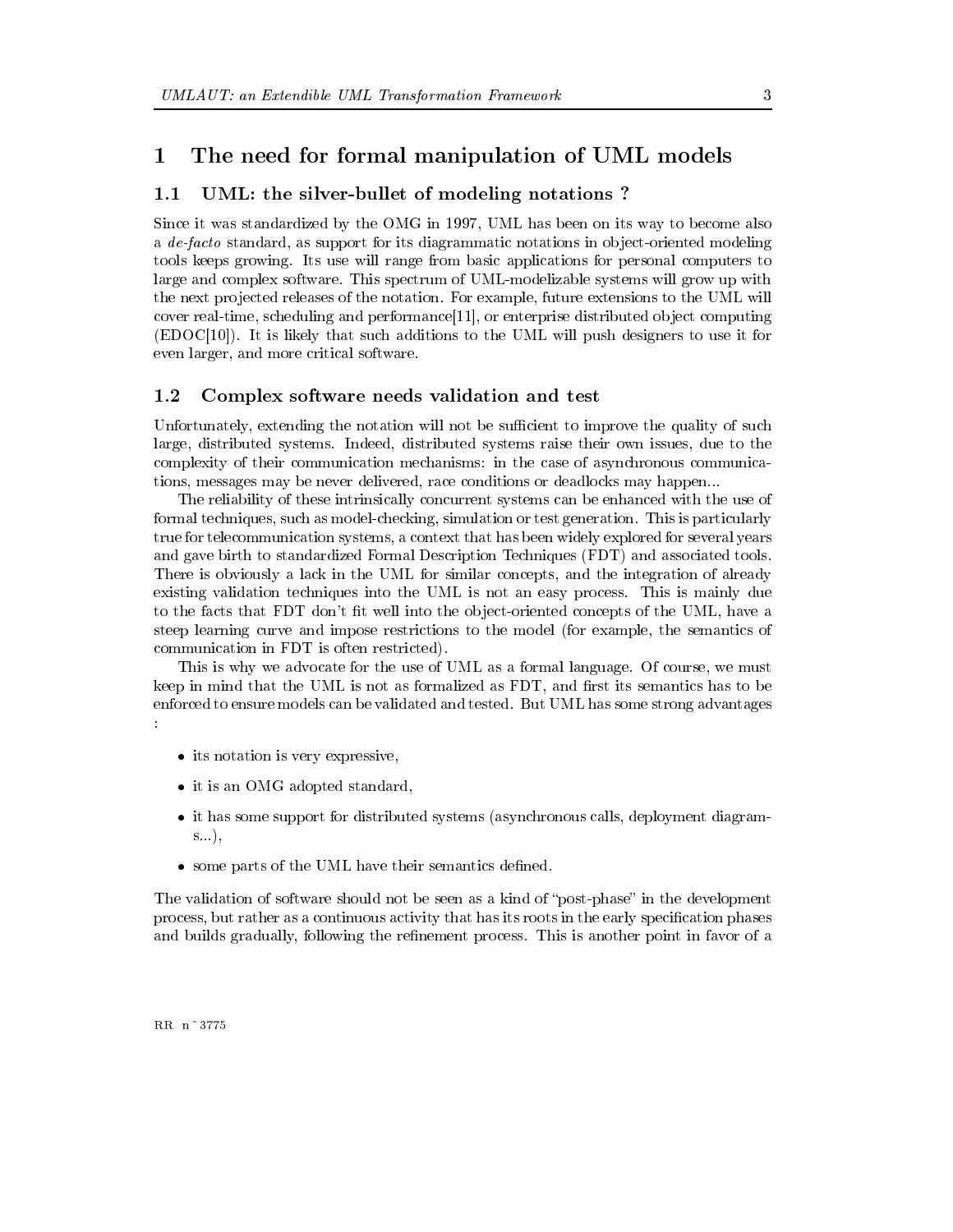formalization of UML: the validation is achieved partly through traceability between the refined models. Such a traceability requires that a refined model and the model it derives from can be compared: formalization is the way to prove two models reflect the same specification. The next step is the generalization of such traceability links in order to build libraries of generic model transformations that can be proven equivalent for a refinement relationship

#### $1.3\,$ UML in tools: what's behind the notation?

The lack of formalization in the UML implies weaknesses in current tools, which most of the time limit themselves to powerful graphical editors with many bells and whistles, but behave poorly in the process of automating some painful and error-prone tasks, let alone validation. Code generators are good examples: the static part of the notation is often well-understood, and most tools allow for the generation of class skeletons from class diagrams. Then it's often up to the programmer (we can't speak here of a designer !) to manually fill in the gaps with hand-written code to get a complete and sometimes running program. We think the role of tools should not be limited to help the designer in the implementation phase of the development process, but to better assist him during the whole software development cycle.

Some CASE tools editors have recognized the needs for more automation capabilities and provide some scripting capabilities in their software This allows for basic operations on models such as adding a method to many classes. But it still remains difficult to express complex operations such as the application of a design-pattern to a model.

The choice of another scripting language would not help that much; it is not only a language problem, but also a consistency problem: even in the case of an elementary operation, there is no means to check for the validity of such a transformation. Most of the time, tools allow any operation to be performed on a model, provided the result is syntactically correct. No semantics checks can be performed, no traceability from the original model is realized.

In this paper, we describe UMLAUT, a freely available UML transformation framework allowing complex manipulations to be applied to a UML model (Section 2). These manipulations are expressed as algebraic compositions of reified elementary transformations (Section 3). They are thus open to extensions through inheritance and aggregation. To illustrate the interest of our approach, we show (Section 4) how the model of an UML distributed application can be automatically transformed into a labeled transition system validated us ing advanced protocol validation technology Then we conclude on the perspectives open by this approach (Section  $5$ ).

## $\overline{2}$ UMLAUT : An extendible transformation framework

UMLAUT is a tool dedicated to the manipulation of UML models It has the ability to import and export model descriptions in various formats. The fact that it's available for free and some of the known formats are well-documented and/or standardized (such as CDIF, and XMI in the future) ensures that our tool is open and ready for being integrated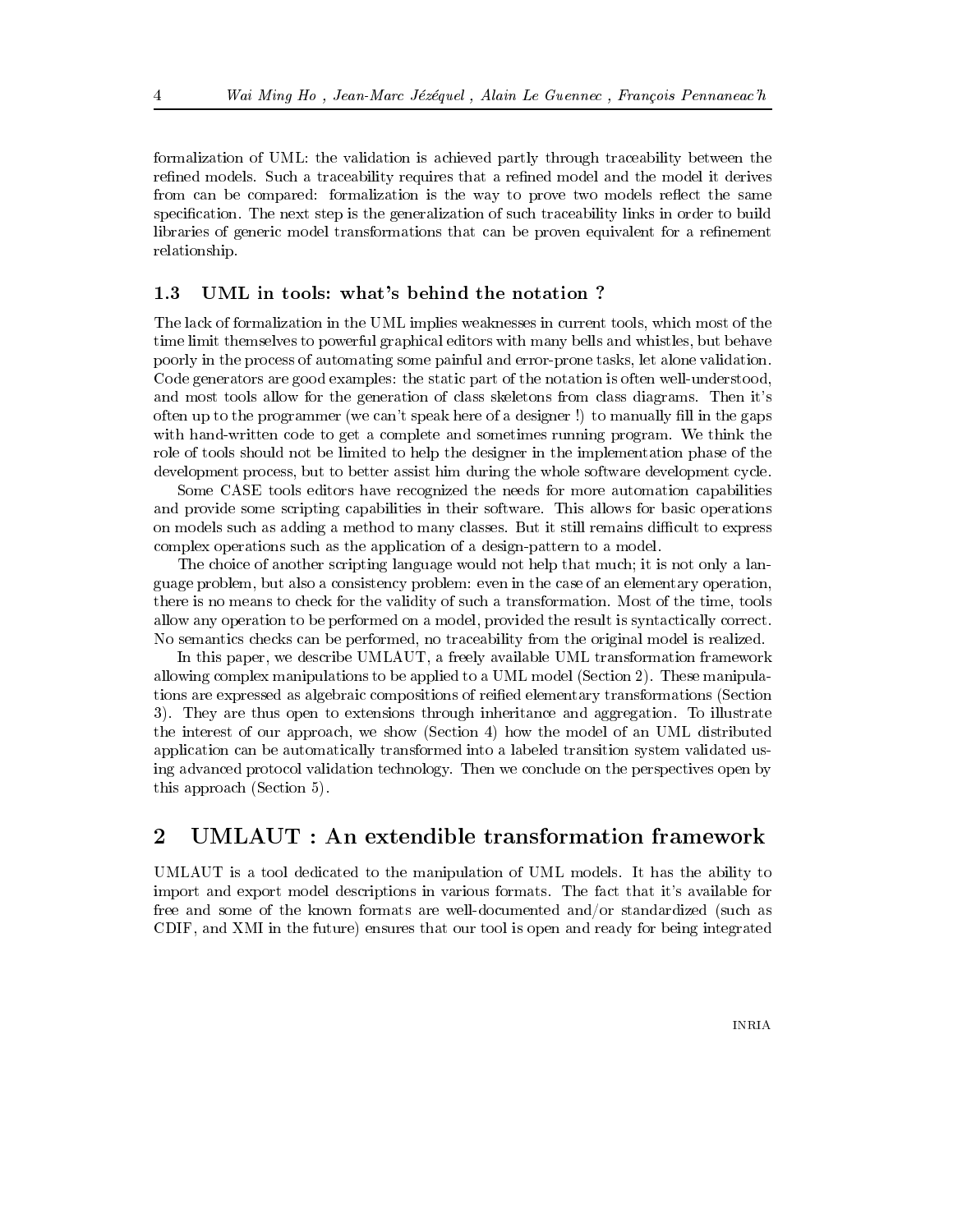as a background processor in other popular modelers It can also work as a standalone application driven by a portable GUI built with Java and the Swing libraries

## 2.1 General architecture

UMLAUT is a generic framework composed of a core engine which communicates with its surroundings via hot-spots (plug interfaces), where cannot module interfaces are plugged in the plugged in order to specificate the behavior to meetic specific requirements (see myones ready work forms) . The to-use plug-ins already exist and are provided with the tool: they cover various topics such as code-generation aspects (Eiffel or Java), communications via interchange format (CDIF or MDL), or transformations of models dedicated to the validation of distributed reactive systems



Figure - UMLAUT Architecture

## 2.2 Core engine

Basically, the UMLAUT Core Engine is a set of collaborative classes that implements the UML metal metallis metallise seller in de set of UML class in dened with a set of UML class the set of UML cla diagrams, which contain classes and associations between these classes.

It is easy to deduce a simple code generator for such a static model: the UML classes immediately map into a set of Eiffel classes. The associations map into attributes which contain an object or a collection of objects, depending on the multiplicity of the association ends The following example highlights this process

- an instance of a class UMLPACKAGE will be created to representaPackage in a model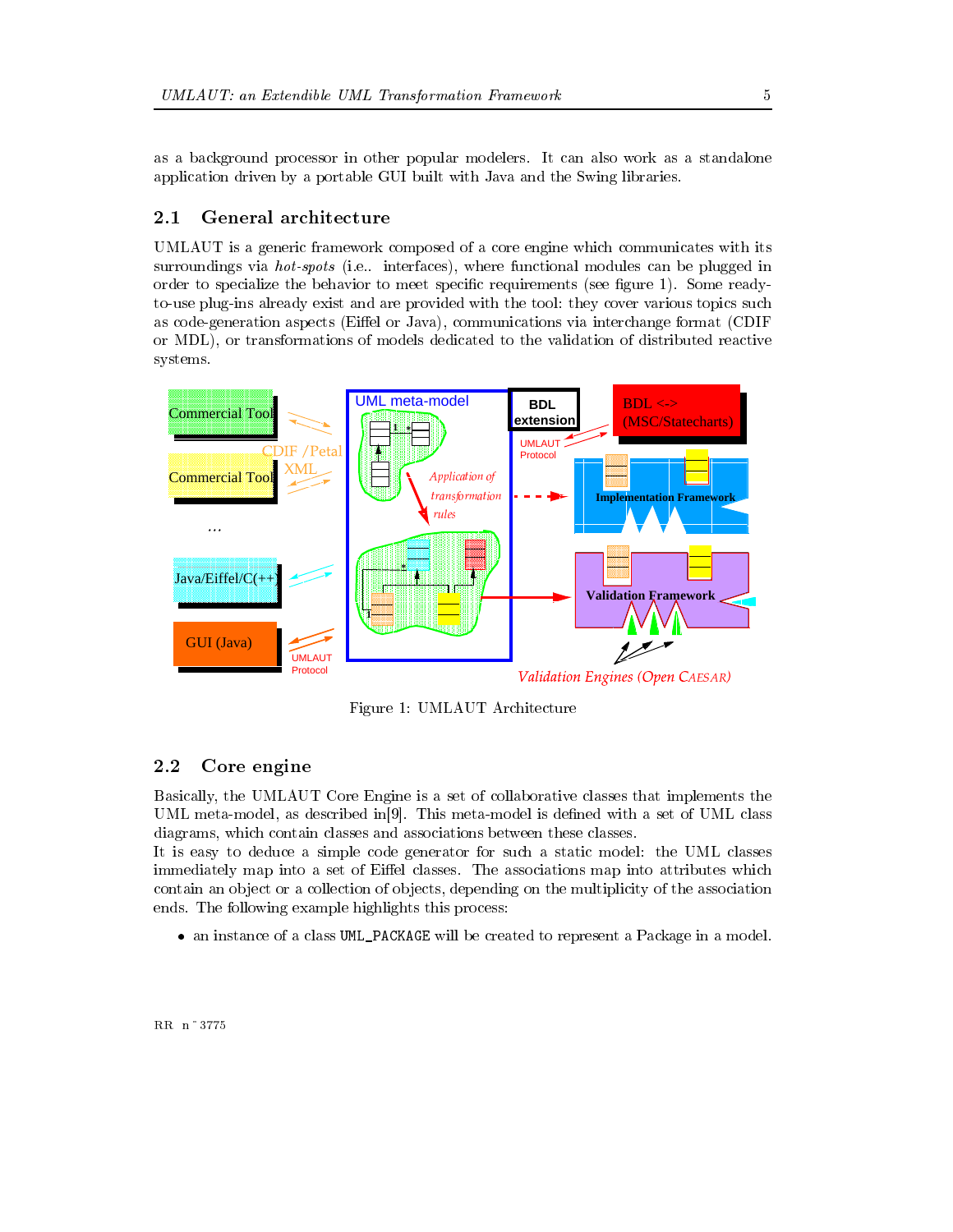- the association ownedElement from Package to ModelElement will expand into an attribute ownedElement in class UML\_PACKAGE of type UMLMODELELEMENT IN THE COLLECTION-CONVERSELY AND CONVERSELY AND CONVERSELY AND CONVERSELY AND CONVERSELY AND CONVERSELY AND CONVERSELY AND CONVERSELY AND CONVERSELY AND CONVERSELY AND CONVERSELY AND CONVERSELY AND CONVERSE in class UML\_MODEL\_ELEMENT.

Of course, some different implementations are possible, such as one that would reify associations between ob jects as true ob jects instead of using references which are clumsy to maintain (because the two or more ends in an association must be updated consistently).

The choice of a specific meta-model implementation is not really a problem, since our tool is capable of reading model description (and thus it can read the whole UML metamodel, which expresses itself in UML), and generating the adequate Eiffel code. The way to deal with associations is just a matter of specializing the generator

But the Core Engine is more than a repository for elements in a model Once a model has been loaded, it lives in memory as an Abstract Syntax Tree. Some utilities and tools are available to ease the building of plug-ins, by providing specific functions for the manipulation of this Abstract Syntax Tree For example it oers a hierarchy of visitor design-patterns which implement different traversal strategies of a model. A code generator is a specialization of an abstract  $00$ <sub>-CODE</sub>-GENERATOR which overrides utilities methods such as *visit* class or visit operation.

## A Framework for Automatic Transformation of UML models

A UML model consists of a large collection of modeling entities In order to facilitate the transformation of such a model, we propose an object oriented framework that automates the tedious tasks involved with such a transformation We propose the use of a mixed object-oriented and functional programming paradigm to develop a reusable toolbox of transformation operators The functional paradigm has a strong orientation towards generic composition of operators while an object-oriented provides an intuitive extension mechanism via inheritance and aggregation. In general, transformation involves two distinct operations. First, the collection of meta-model elements in a given UML model needs to be traversed. During traversal, a given set of meta-model elements that conforms to a given criterion is selected and a transformation operator applied to it

## 3.1 Iterating Model Elements

Each UML model is made up of an instance of a collection of meta-classes from the metamodels is a collection forms a collection for a complex network of an among the complex  $\Delta$  and another. Among all these associations, we are particularly interested in the composition relation of these meta-model elements. This composition relation forms a spanning tree of all UML meta-model elements in the model. In the transformation framework, we apply an iterator over this spanning structure to produce a "linear" sequence of meta-model elements.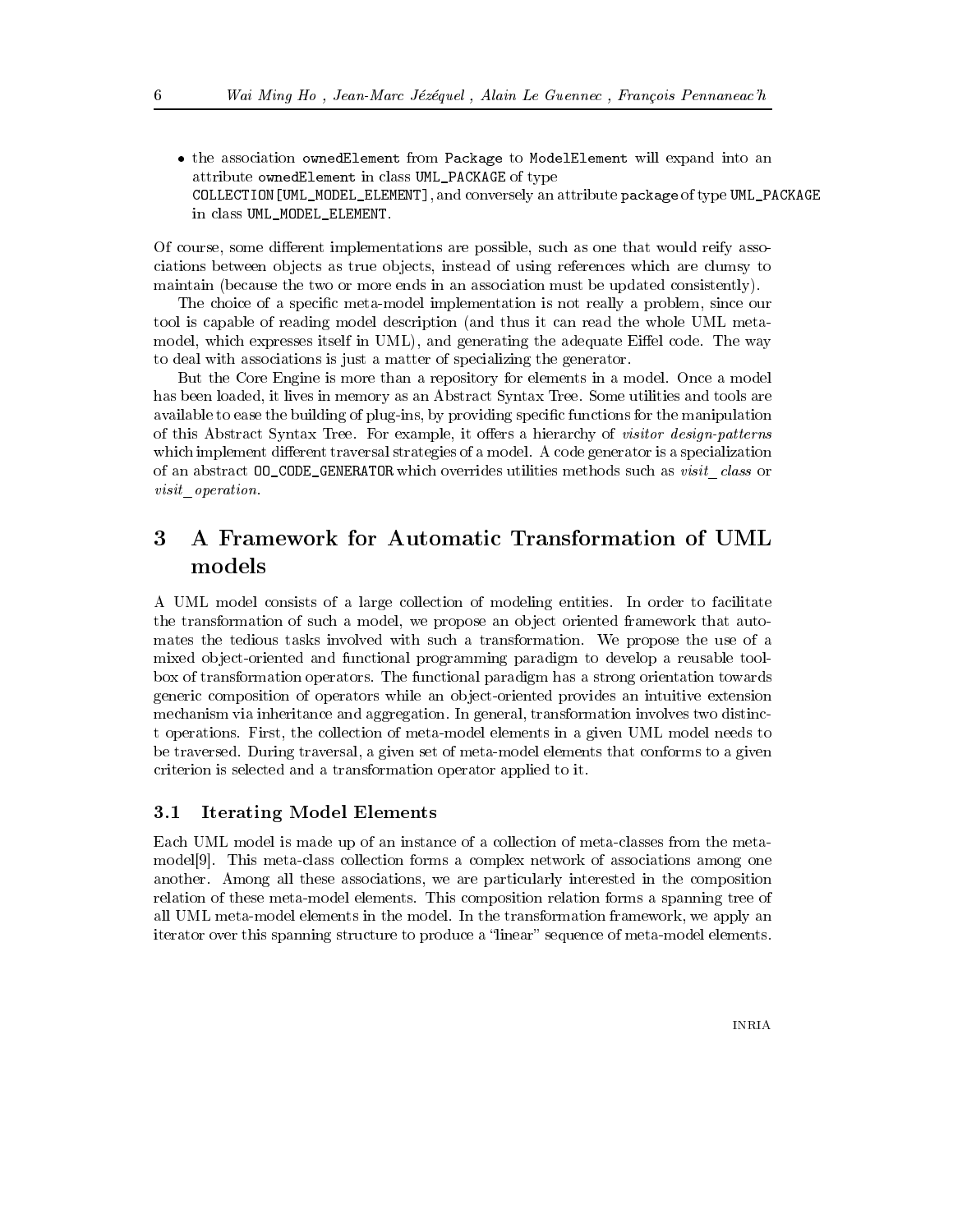

Figure 2: Depth-first traversal of Iterator

The "linearization" of the spanning tree allows us to apply standard list processing techniques for our transformation

To understand how we "linearize" a spanning tree, it is necessary to know that our iterator implements the Visitor design pattern [7]. A typical iterator will "visit" a given root node of the meta-model spanning tree, which in turn request the iterator to "visit" its subnodes. This process is repeated recursively, completely traversing the spanning structure in  $depth-first order (see figure 2).$ 

We designed our iterator to be driven externally, allowing our transformation operators to "see" the iterator as providing a "linear" sequence of elements. Once we have "virtually" linearized our meta-model instance, we can proceed with the description of the transformation operation itself

#### 3.2 Transformation Using An Applicative Approach

Our intention is to address the problem of providing a mechanism that separates the concerns of flexibly recombining transformation operations and their algorithmic details. We have identified three axes or aspects to this problem - Iteration of UML models, The manipulation operations, and the problem of flexibly and generically composing these operations. These goals are in line with making UMLAUT a powerful tool for manipulating UML models A close look at the functional programming paradigm provides an interesting perspective to our problems

In the context of the theory of lists- it has been shown that any operation can be expressed as the algebraic composition of a small number of polymorphic operations like  $map$ , filter and reduce. This idea has been exploited in the object oriented context by Pacherie in his thesis- He propose to reify each of map lter and reduce in the construction of a toolbox of algebraic operators for an ob ject oriented framework for parallel computation-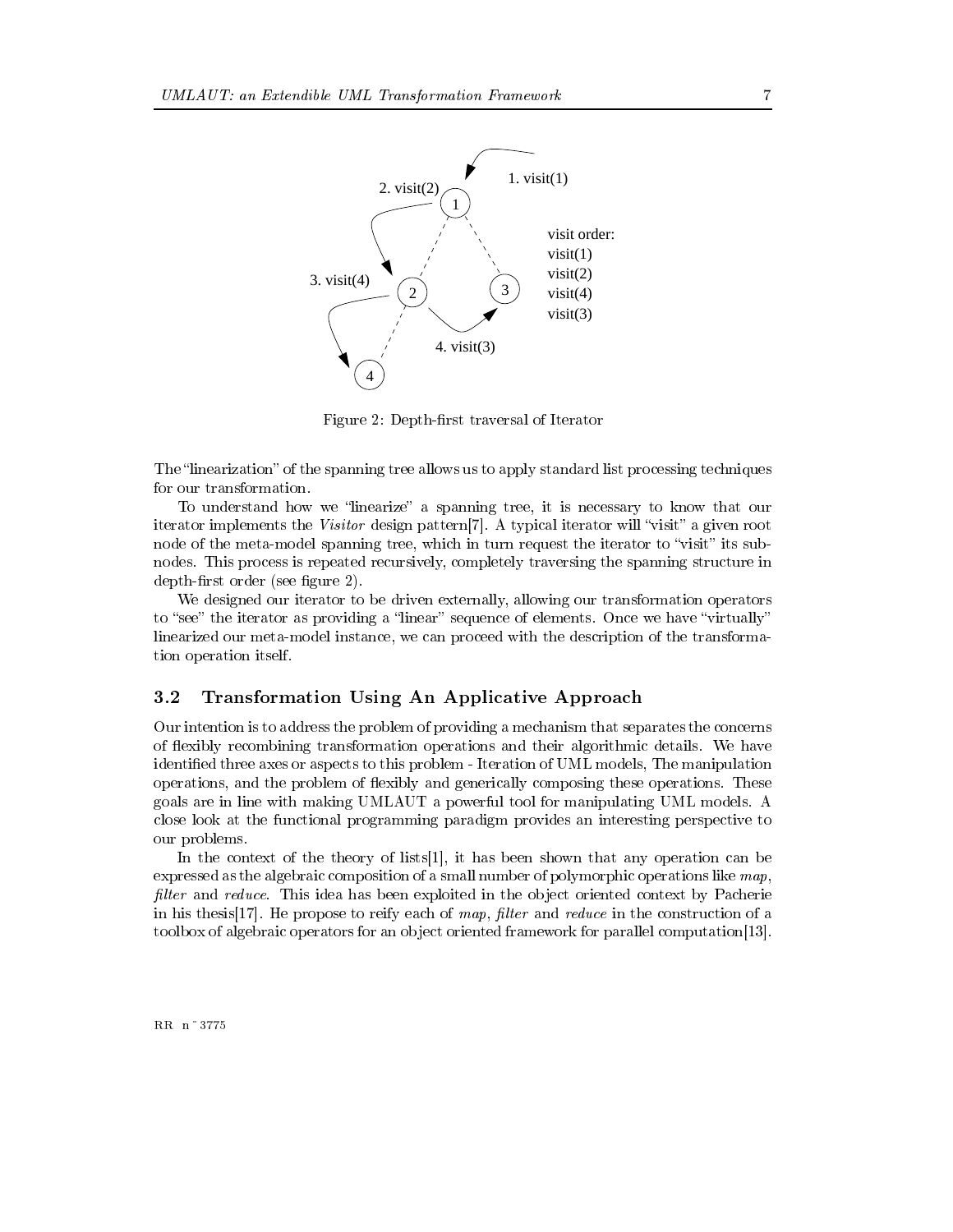We propose to extend these ideas to handle the object-oriented structures described by the UML meta-model.

In our transformation framework, the fundamental abstraction is a function mapping. We conceptualize a function  $fun$  as

f un  $u \rightarrow v$ 

which evaluates an object of type  $\alpha$  to yield a result of type  $\beta$ . We can generically compose different functions as long as their type signatures match. I.e. given  $f: a \rightarrow b$  and  $g \mapsto \alpha$  is a composed g and f as in  $g \mapsto \alpha$  is the type of b matches the type of c This lets us generically build complex transformation operations out of simpler primitives It is independent of the details of what the operator does, or how it does it. The result is a framework of programming where a programmer deals only with the input parameter, the algorithm of the operation, and its result.

In the transformation of UML models, we will often consider collections of model elements It would be practical to be able to apply the functional operators described previously on different types of collections while preserving the 'black box-ness' of the function. The approach we take is to use the map operator. It is a polymorphic operator that applies a function onto each element of a list and returns a list of result elements. The definitions of map is

## $\mathbf{b}$  .  $\mathbf{b}$  ,  $\mathbf{c}$  ,  $\mathbf{b}$  ,  $\mathbf{c}$  ,  $\mathbf{b}$  ,  $\mathbf{c}$  ,  $\mathbf{b}$  ,  $\mathbf{c}$  ,  $\mathbf{b}$  ,  $\mathbf{c}$  ,  $\mathbf{c}$  ,  $\mathbf{c}$  ,  $\mathbf{c}$  ,  $\mathbf{c}$  ,  $\mathbf{c}$  ,  $\mathbf{c}$  ,  $\mathbf{c}$  ,  $\mathbf{c}$  ,  $\mathbf{c}$  ,

where a denotes a sequence of elements of type and  $\alpha$  and  $\alpha$  is the sequence of the function from a to b. Thus, we can view the application of map on a function yields a new function  $\alpha$  and works on sequences instead of singular entities. I.e. if  $f: (a \rightarrow b)$  then map f  $\alpha$  ( $|a| \rightarrow$ [b]). This abstraction works for any given function and preserves the generic composability described earlier for functions. Given these advantages, we implemented our map abstraction as in figure 3. The blocks each represent a specific functional abstraction. Applying  $map$ on f (i.e. f is an argument to the function map) yields a new composite function map f, as per definition of map above. The result is the polymorphic abstraction of 'apply  $f$  to every element in the list'. And it can be applied for any  $f$  and any list of elements of conforming types



Figure 3: Map implementation

Similarly, we implement *filter* and *reduce* according to their definitions:

$$
filter: (a \rightarrow boolean) \rightarrow ([a] \rightarrow [a])
$$

 $\alpha$  . The contract  $\alpha$  is a set of  $\alpha$  in the contract of  $\alpha$  is a set of  $\alpha$  is a set of  $\alpha$  is a set of  $\alpha$ 

Filter allows us to select elements based on a criterion and *reduce* helps us validate our model after transformation by collapsing the sequence into a single result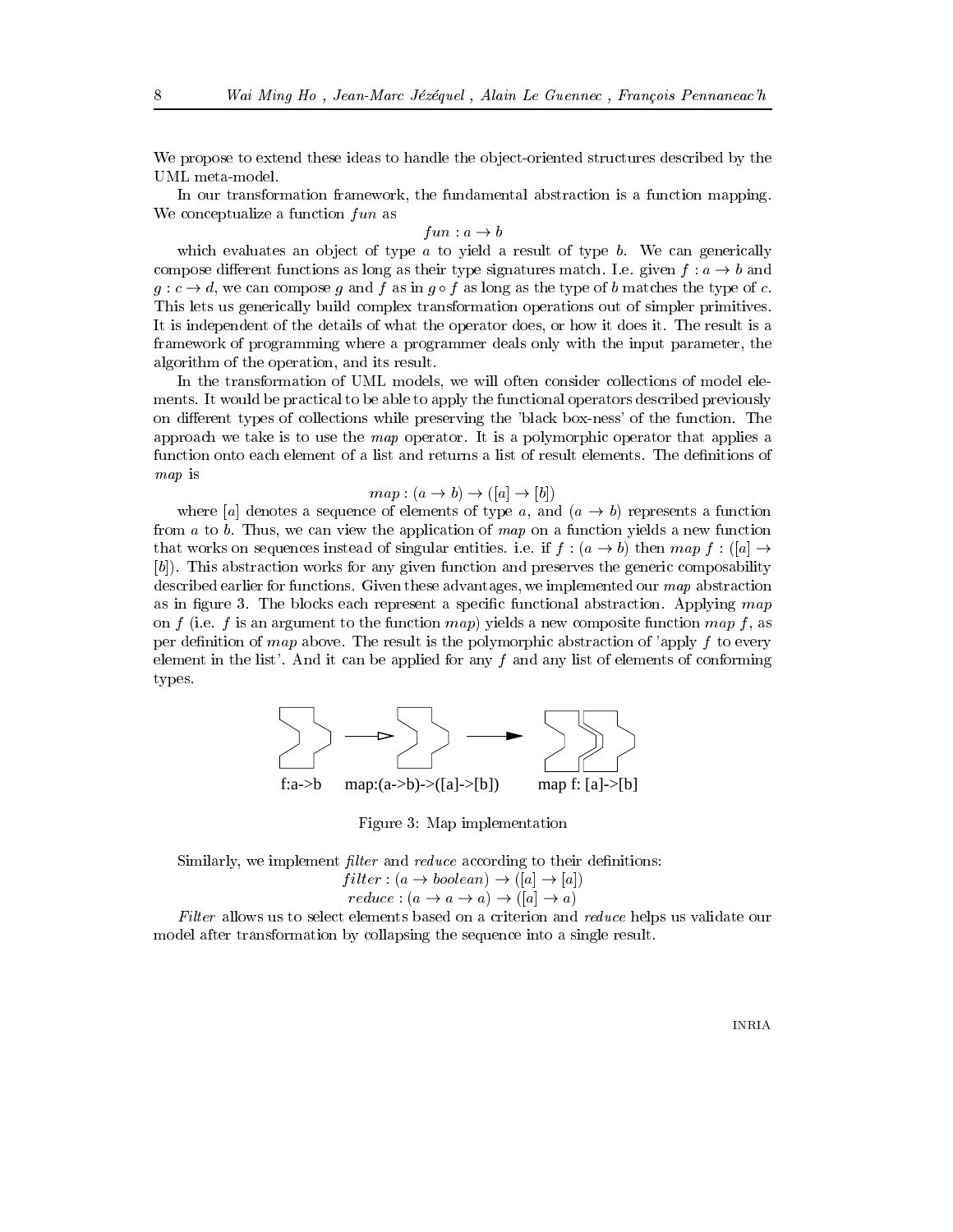## Transformation Semantics  $3.3$

The transformation of a UML model can be summarized to consist of

- Addition of new elements to an existing model
- 2. Removal of model elements from an existing model
- 3. Modification of properties on an existing model element.

- and are operations that modify the spanning tree structure of the UML model As our iterator employs "lazy" traversal over this same structure, its modification during traversal presents a problem of ensuring "robust iteration". The use of "lazy" traversal is a trade-off between traversal efficiency and complexity.

 $(3)$ , however, is an operation that yields no result. Its sole purpose is to produce an in-place update of model elements. Such an operation is widely known as "side-effect" in functional programming and we model operators belonging to this category using a Void return type. This hinders careless composition with a side-effect function. In summary, these two issues provide a strong motivation for further research on our transformation framework to derive a set of formal semantics for UML transformation operations

## $\overline{4}$ Simulation and Validation of a UML model

## 4.1 A Distributed Multimedia Application Example



Figure 4: UML model of a media player

The example model is a video-on-demand application, shown in figure 4. CLIENT and PLAYER are remotely located and interact via a network

The aim is to transform the initial UML model in figure 4 into an executable model representing the simulator, shown in figure 5. The new model contains abstract classes that represent reification of the concepts relevant to simulation (states, messages, timers) and classes representing the simulation engine that manipulates them Those classes form a validation framework - that is congurable as per requirements of the congress of the congress of the congress of the congress of the congress of the congress of the congress of the congress of the congress of the congress of PLAYER  $X$  COMMAND's from the PLAYER class, we need to apply the following manipulations:

- Given the sequence of all elements in our model with the interface with the interface  $\sqrt{2}$ stereotype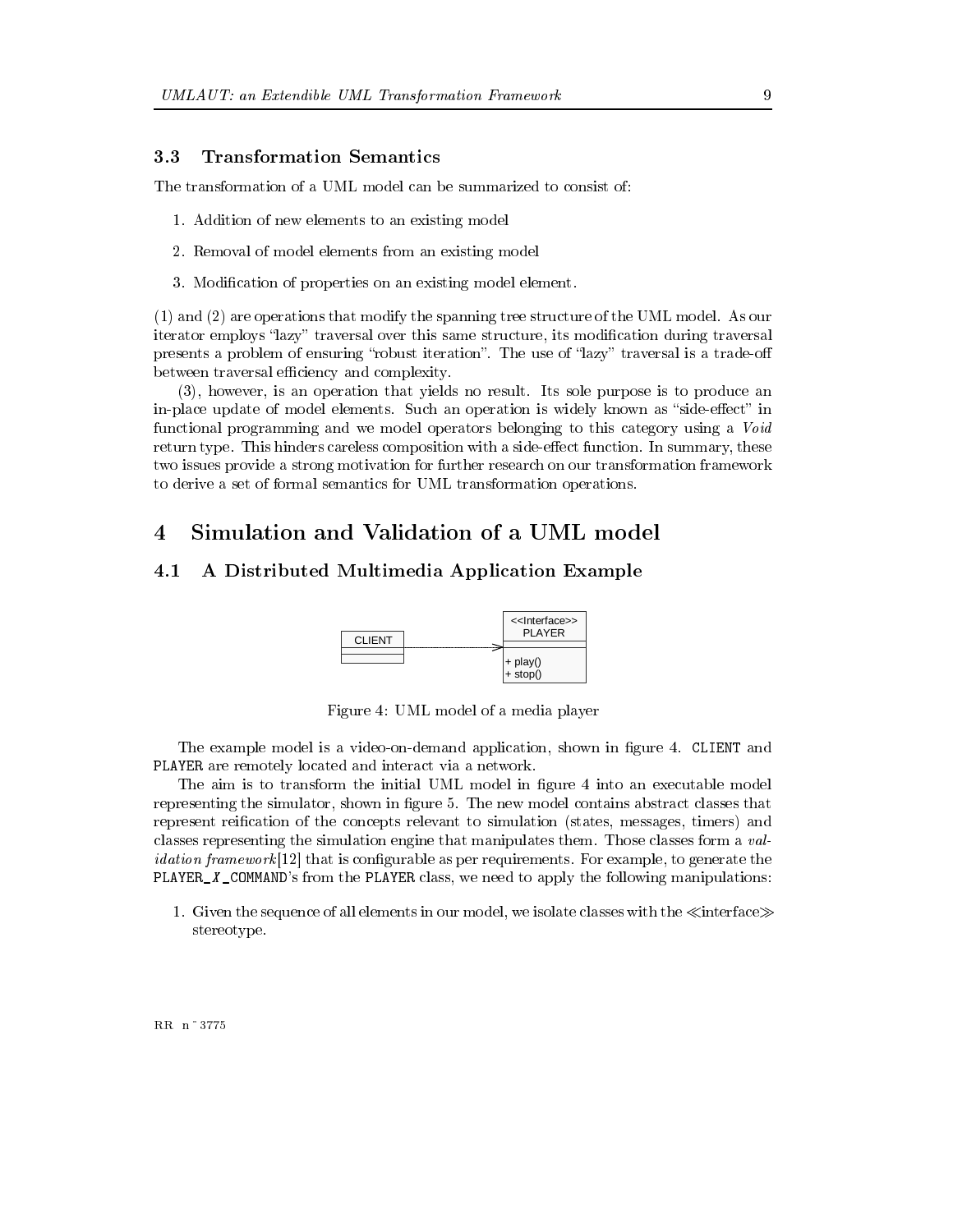

Figure 5: VALOODER validation framework

- Extract the operations from this class This results in a sequence of elements repre senting the class' operations.
- 3. Apply a COMMAND class generator over each operation for each class to produce the corresponding derived COMMAND class

Using our operators, we will describe the transformation,  $T$ , as follow:

 $I = \{map \ (map\ mass) \}$   $\cup \{map \ geotopy \}$  ifter is information

Note that the last step involves a nested map This is necessary because each class contains a set of operations The functional abstractions from which we base our operators allow us to realize nested iterations simply by means of function application. The framework has virtually decoupled the concerns of iteration, operator composition and operator algorithm. It allows each aspect to be treated separately, giving a flexible programming structure. By composing different transformation blocks from our library of operators, we apply each incrementally over our original model of fig. 4 and we arrive at the final model of figure 5.

## 4.2 Accessibility graph of a UML model

The validation techniques we want to apply to UML models are based on Labeled Transition Systems (LTS). The accessibility graph of a model describes the evolution of a system in terms of states and transitions labeled by events (operation calls, timer expirations, message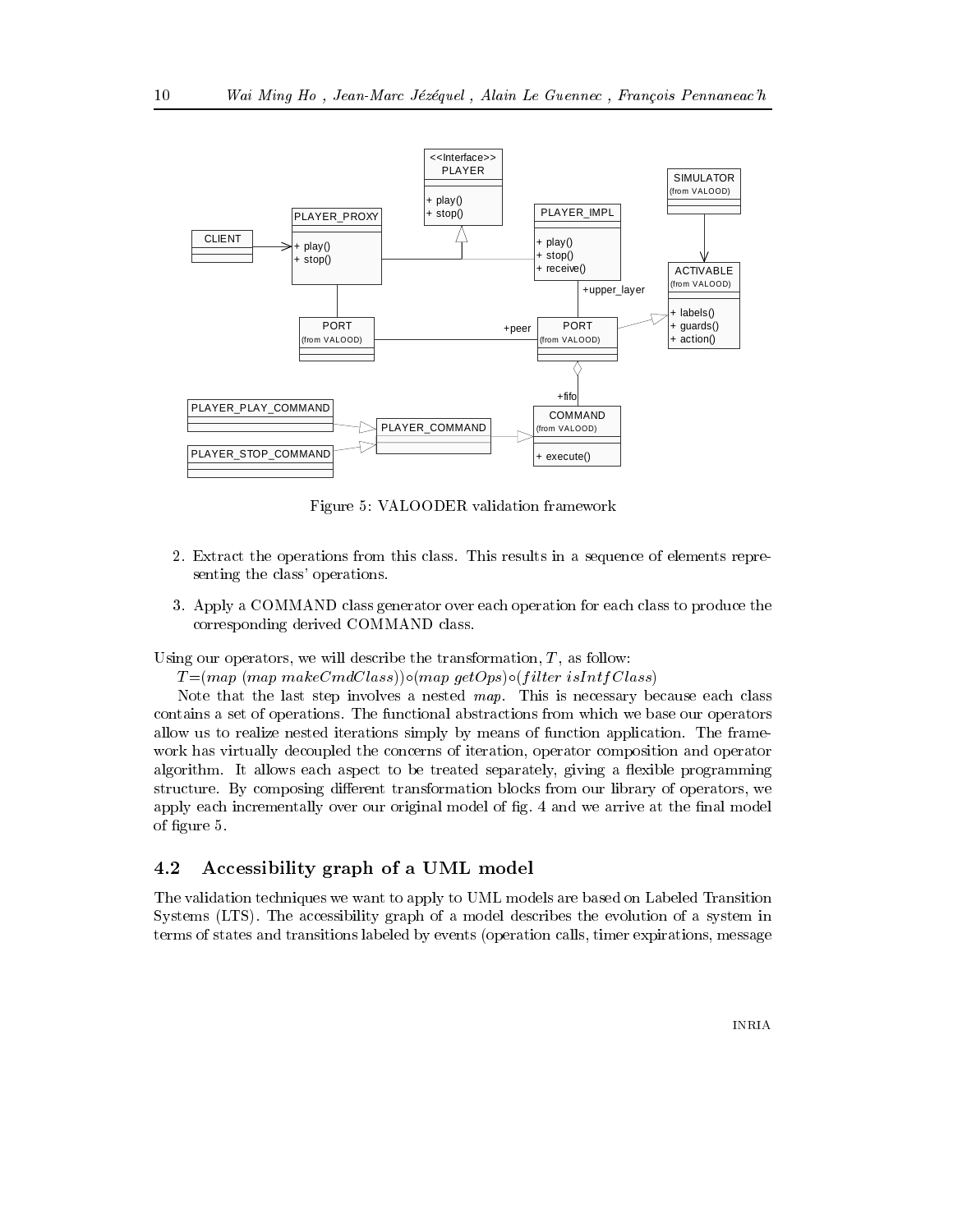exchanges). The accessibility graph is seldom a finite graph, and so is not built exhaustively. Instead, it is explored progressively, as needed, starting from the initial state of the system (the root of the graph), then querying fireable transitions going out of a given state and choosing or discarding some of them following specific criterion.

## 4.3 The OPEN CAESAR toolbox

Many tools such as model-checkers or test generators operate on the LTS formalism. They already have proven useful to validate LOTOS or SDL specifications. Adapting them for UML would provide UML users with an interesting choice of mature and robust validation tools In this context, the OPEN/CAESAR toolbox  $[6]$  is particularly appealing. OPEN/CAESAR is a collection of validation tools based on a common interface offering services to build the accessibility graph of a specification. This interface is language independent, and several compilers are provided that compile specifications in LOTOS or SDL and make them available to validation tools through the standard graph library interface Thanks to this separation of concerns, existing tools can be reused for a new language without change by implementing the corresponding compiler

## 4.4 From UML models to simulation code

The transformation framework presented in section 3 is at the heart of the compiler that generates the simulation code for UML specifications. Basically, the compilation consists in transforming the initial UML model into an executable model representing the simulator The new model contains abstract classes that represent reification of the concepts relevant to simulation (states, messages, timers) and classes representing the simulation engine that manipulates them a validation form a validation form a validation of the second to be the tailored the complete for the particular model to be simulated. This is done by specialization of the framework's abstract classes Transformations inspired by classical design-patterns are used to rene the original model. For instance, the *State* design-pattern is used to implement objects' behavior, using specializations of the framework's STATE class. Similarly, messages exchanged among objects are reified as specializations of the framework's MESSAGE class, along the lines of the *Command* design-pattern.

## 4.5 Using validation tools on a UML model

Once the original model is immerged in the validation framework, UMLAUT's code generators provide an executable simulator conform to  $OPEN/CAESAR$ 's graph library interface.  $OPEN/CAESAR$ 's tools are then available to exercise the UML specification. Figure 6 shows  $\text{OPEN}/\text{CAESAR}$ 's interactive simulation tools, in which the user can click on fireable transitions to drive the system

Figure 7 has been obtained by  $\text{OPEN/CAESAR's}$  "generator" tool which builds the complete accessibility graph of a finite LTS. The UML specification represents a video-on-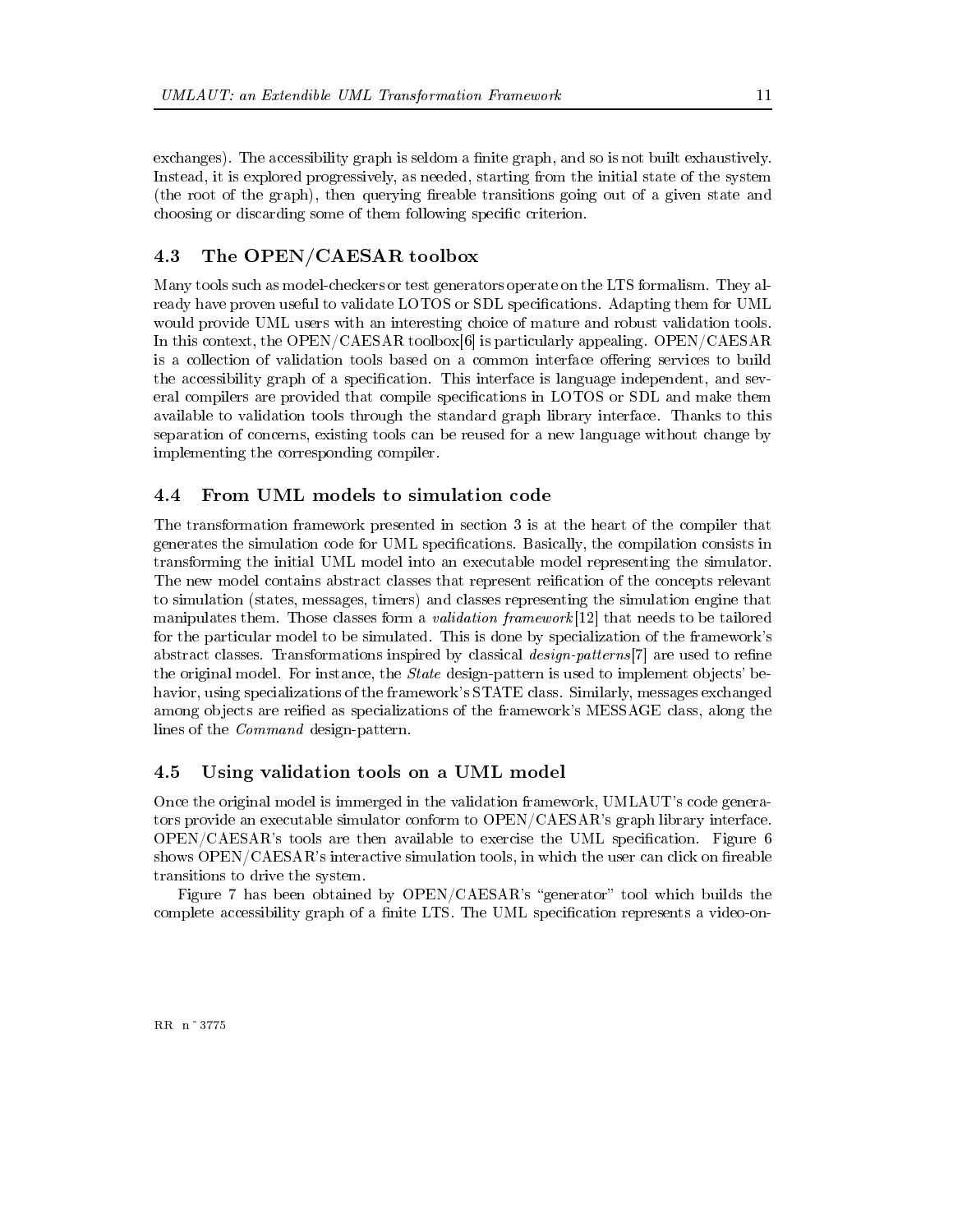

Figure 6: Interactive simulation (xsimulator)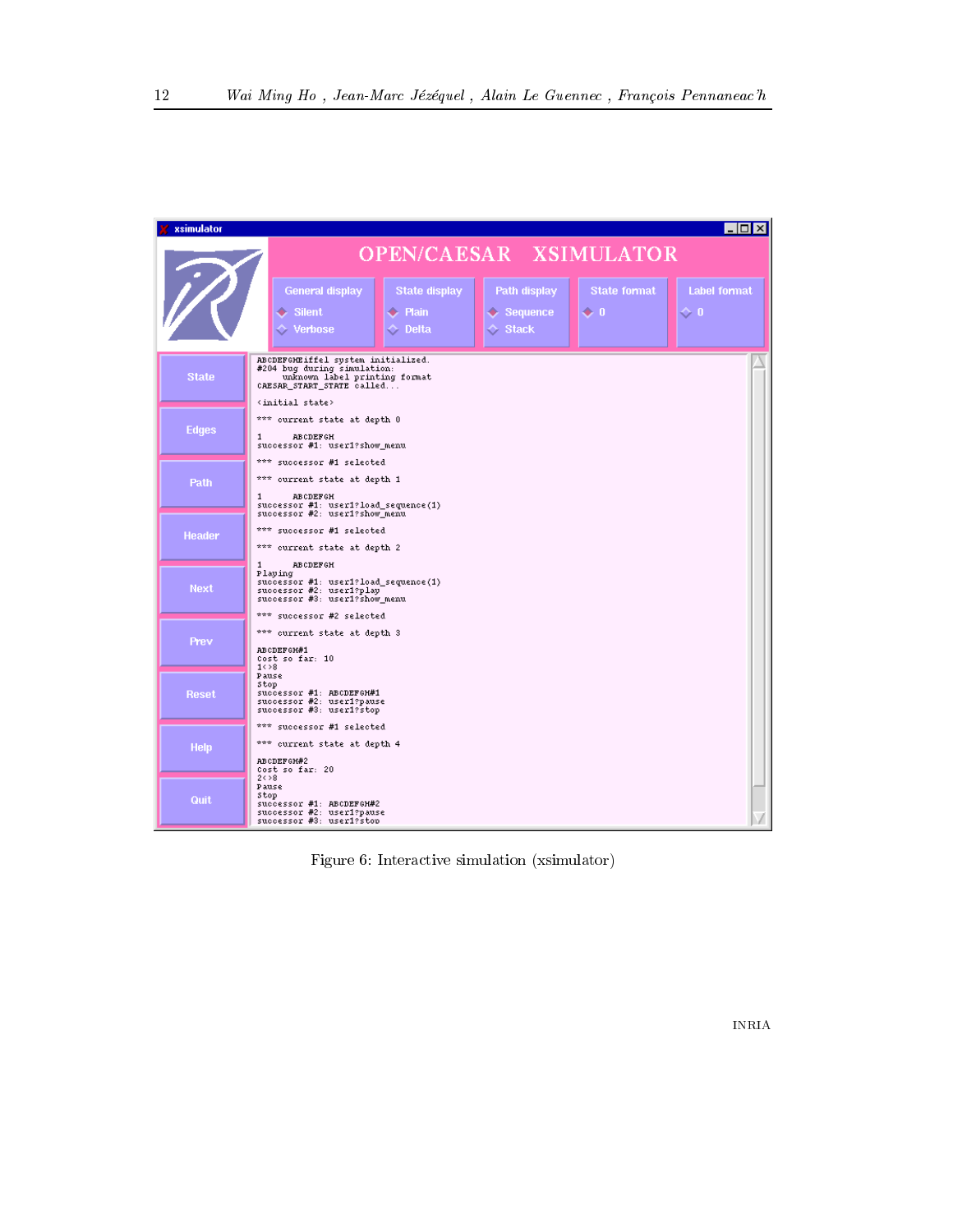

Figure 7: Accessibility graph of a simple UML specification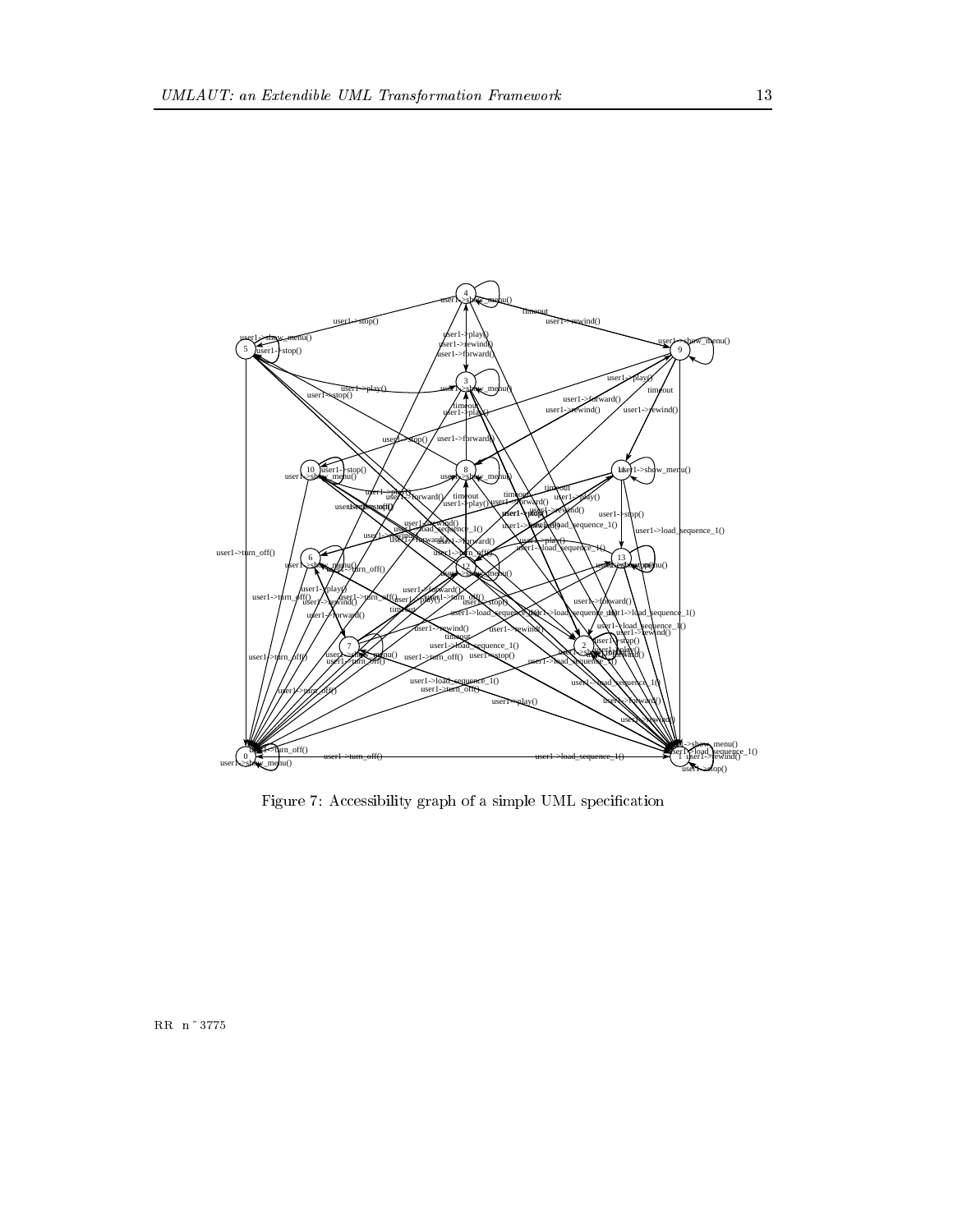demand application (here with a single user watching a film that contains only a few frames, so that the graph is not too big

#### 4.6  Future improvements of the UML simulator

Currently, only a subset of UML is taken into account by the simulator. Among the current limitations, we shall mention that only class diagrams and state charts are accounted for in order to determine the behavior of the system. Moreover, statemachines communication is limited to asynchronous messages. Support for procedural nested flows of control is planned for a future release We are actively working on extending support for the other behavioral views of UML models (collaborations, interactions, and activity graphs).

## 5 Related Work

Integrating the functional programming paradigm into an object-oriented context has been well studied by and - and - also present a graphical notation for visualizing function  $\alpha$ tional composition are particularly if it and if  $\mathbf{q}$  and iterations the increased versions of implemented in a functional manner

With respect to UML model transformations, [4] propose the use of hypergenericity to describe model transformation. Hypergenericity is "the ability to automatically refine or transform a model by applying an external knowledge". This approach is supported by an ob ject oriented interpreted language H that allows the manipulation of UML model at the meta-model level. The constructs in H allow an expert to specify transformation rules that perform operations on the meta-model elements similar those of our proposed algebraic operators does

A good source of reference for model transformation can be found in  $[8]$  where a set of equivalence rules for UML class diagrams and associations are presented. These rules can be integrated for model transformers prior to code generation because they express complex UML features using the basic core features that can be mapped directly to object oriented language constructs

There are also a number of papers - that attempt to formalize some transformation rules on UML diagrams. We believe that model transformation in UML is a new subject of research and we believe that it is important to develop a set of general semantics that formalizes it We hope to continue our work in using an applicative approach to address the formalism underlying model transformation and the semantics of the transformation operators

 $\tau$ n is a language defined for manipulating a metamodel in the commercial CASE tool Objecteering - by  $\tau$ Softeam.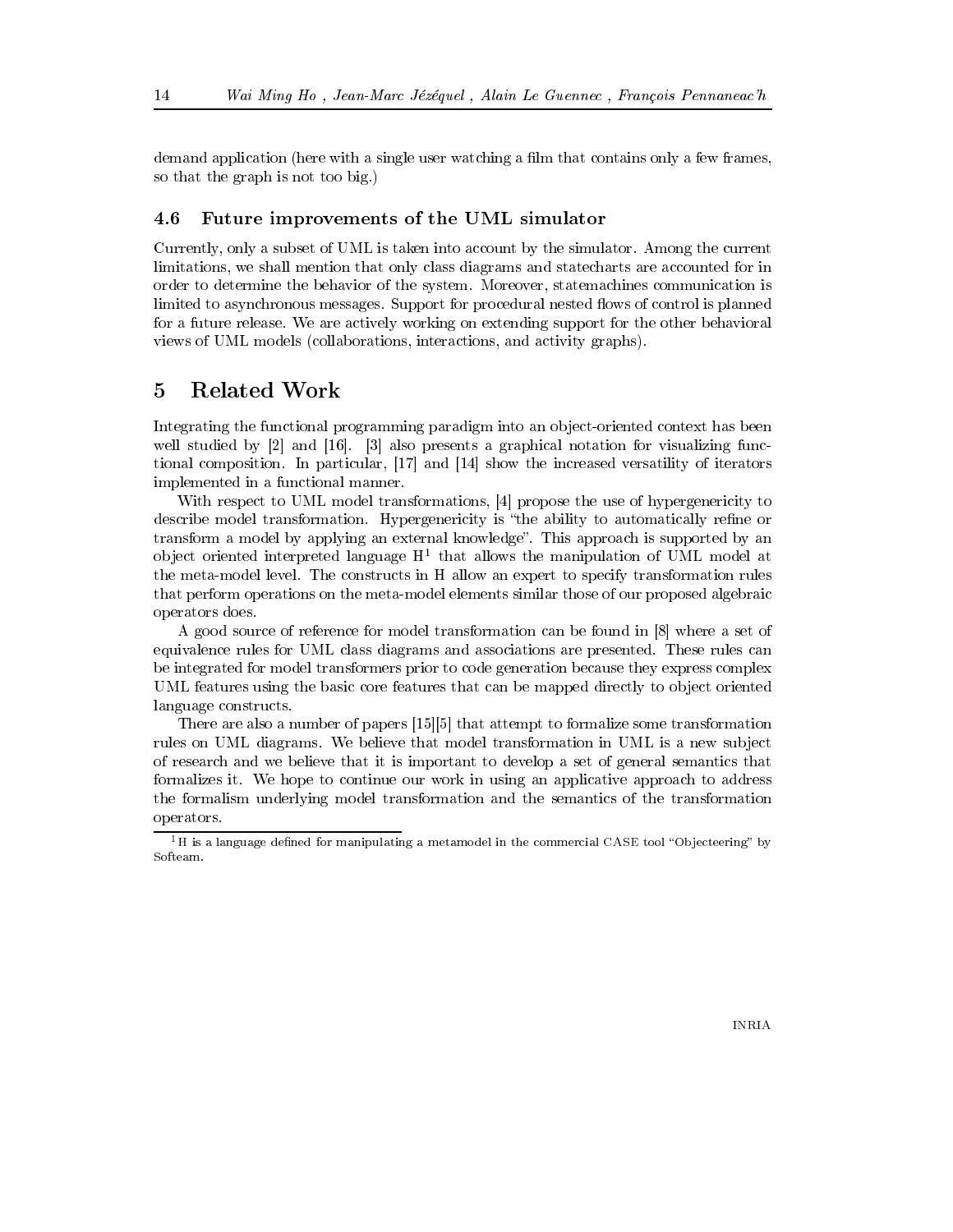## Conclusion 6

In this paper, we have outlined the functionalities and architecture of UMLAUT, a freely available UML Transformation Framework allowing complex manipulations to be applied to a UML model. These manipulations are expressed as algebraic compositions of reified elementary transformations They are thus open to extensions through inheritance and aggregation We have illustrated the interest of our approach by showing how the model of an UML distributed application can be automatically transformed into a labeled transition system validated using  $\text{OPEN}/\text{CAESAR}$ , a pre-existing protocol validation tool.

A preliminary version of UMLAUT is available on the web site of the UMLAUT project: http!!www
irisa
fr!pampa!UMLAUT
 Future work will be pursued in three directions to take into account UML more thoroughly,  $(2)$  to extend the transformation framework,  $(3)$  to make the UMLAUT software package more user-friendly and easier to use with mainstream UML modeling tools

## References

- R S Bird An introduction to the theory of lists In M Broy editor Logic of Pro- $\mathcal{L}$  and  $\mathcal{L}$  and  $\mathcal{L}$  pages  $\mathcal{L}$  . The Discrete Designation pages  $\mathcal{L}$  and  $\mathcal{L}$
- [2] Laurent Dami. Software Composition: Towards an Integration of Functional and Object-Oriented Approaches Ph
D
 thesis University of Geneva -
- [3] Laurent Dami and Didier Vallet. Higher-order functional composition in visual form. Object applications, Centre Universitaire d'Informatique, University of Geneva, August
- [4] Philippe Desfray. Automation of design pattern: Concepts, tools and practices. In PierreAlain Muller and Jean Bzivin editors Proceedings of UML International where  $\mu$  , we arrive arrive a whole  $\mu$  , we have the pages of the contract and the second contract of France - "
- [5] Andy Evans. Reasoning with the Unified Modeling Language. In Proc. Workshop on Industrial-Strength Formal Specication Techniques WIFT - "
- [6] J-C. Fernandez, H. Garavel, A. Kerbrat, L. Mounier, R. Mateescu, and Sighineanu M. Cadp: a protocol validation and verification toolbox. In *Computer Aided Verification*.
- [7] Erich Gamma, Richard Helm, Ralph Johnson, and John Vlissides. Design Patterns: Elements of Reusable Object-Oriented Software Addison Wesley -
- [8] Martin Gogolla and Mark Richters. Equivalence rules for UML class diagrams. In PierreAlain Muller and Jean Bzivin editors Proceedings of UML International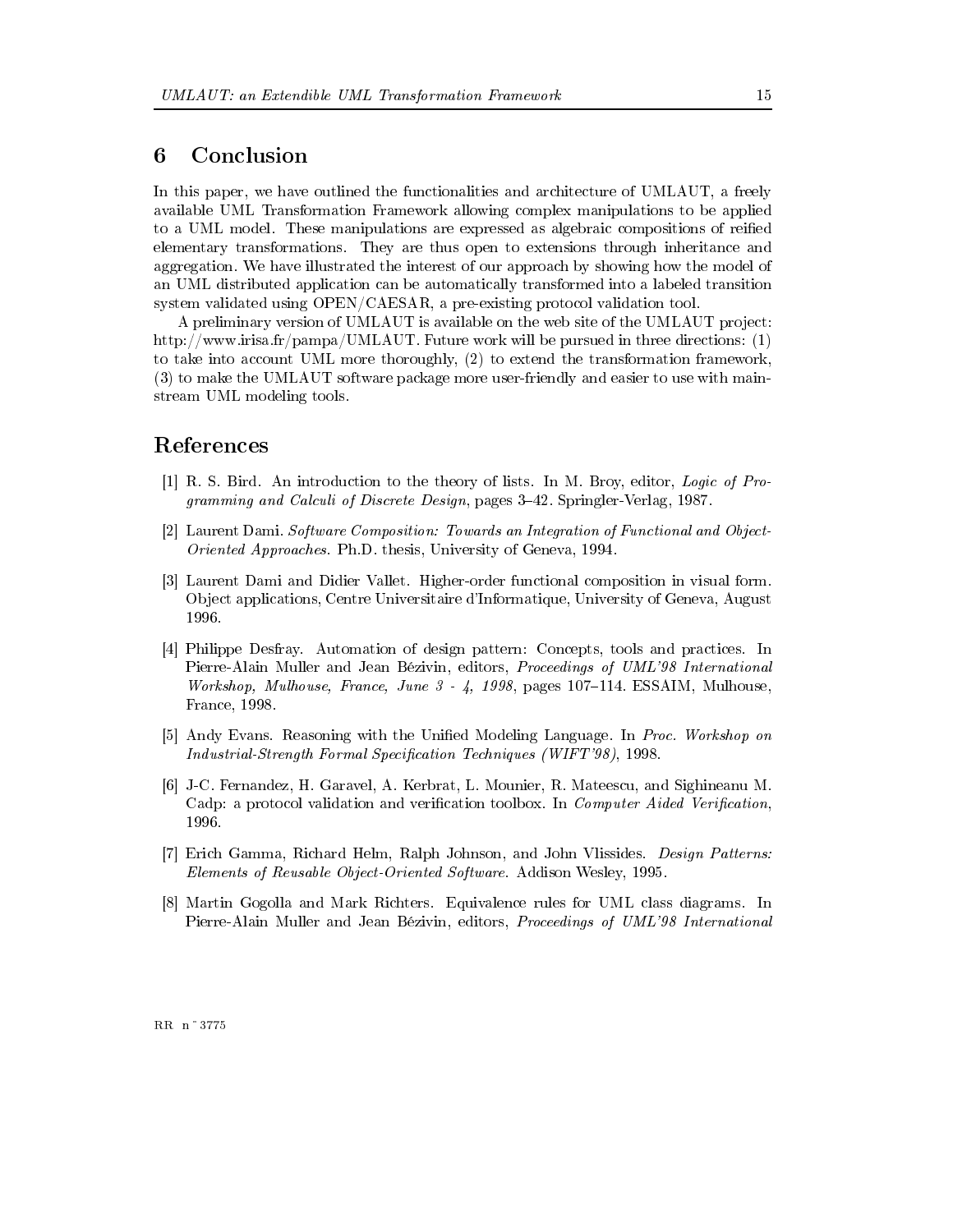Workshop, Mulhouse, France, June 3 - 4, 1998, pages 87–96. ESSAIM, Mulhouse, France, 1998.

- [9] Object Management Group. UML version 1.1, July 1997.
- [10] Object Management Group. UML profile for enterprise distributed object computing  $($ edoc $)$  rfp, ad/99-03-10, 1999.
- [11] Object Management Group. UML profile for scheduling, performance, and time rfp,  $ad/99-03-13, 1999.$
- [12] Jean-Marc Jézéquel, Alain Le Guennec, and François Pennaneac'h. Validating distributed software modeled with UML. In Pierre-Alain Muller and Jean Bézivin, editors. Proceedings of UML'98 International Workshop, Mulhouse, France, June 3 - 4, 1998, pages 331-340. ESSAIM, Mulhouse, France, 1998.
- [13] Jean-Marc Jézéquel and Jean-Lin Pacherie. Object-Oriented Application Frameworks, chapter EPEE: A Framework for Supercomputing. John Wiley & Sons, New York. 1999.
- [14] Thomas Kühne. Internal iteration externalized. In Rachid Guerraoui, editor, *ECOOP*  $\gamma_{99}$  — Object-Oriented Programming 13th European Conference, Lisbon Portugal, volume 1628 of Lecture Notes in Computer Science, pages 329–350. Springer-Verlag, New York, N.Y., June 1999.
- [15] Kevin Lano and Juan Bicarregui. Formalising the UML in structured temporal theories. In Haim Kilov and Bernhard Rumpe, editors, Proceedings Second ECOOP Workshop on Precise Behavioral Semantics (with an Emphasis on OO Business Specifications), pages 105–121. Technische Universität München, TUM-I9813, 1998.
- [16] Konstantin Laufer. A framework for higher-order functions in  $C++$ . In USENIX Association, editor, Proceedings of the USENIX Conference on Object-Oriented Technologies  $(COOTS)$ , pages 103-116, Berkeley, CA, USA, June 1995. USENIX.
- [17] J.-L. Pacherie. Système de motifs pour l'expression et la parallélisation des traitements d'énumérations dans un contexte de génie logiciel. PhD thesis, IFSIC / Université de Rennes I, Décembre 1997.